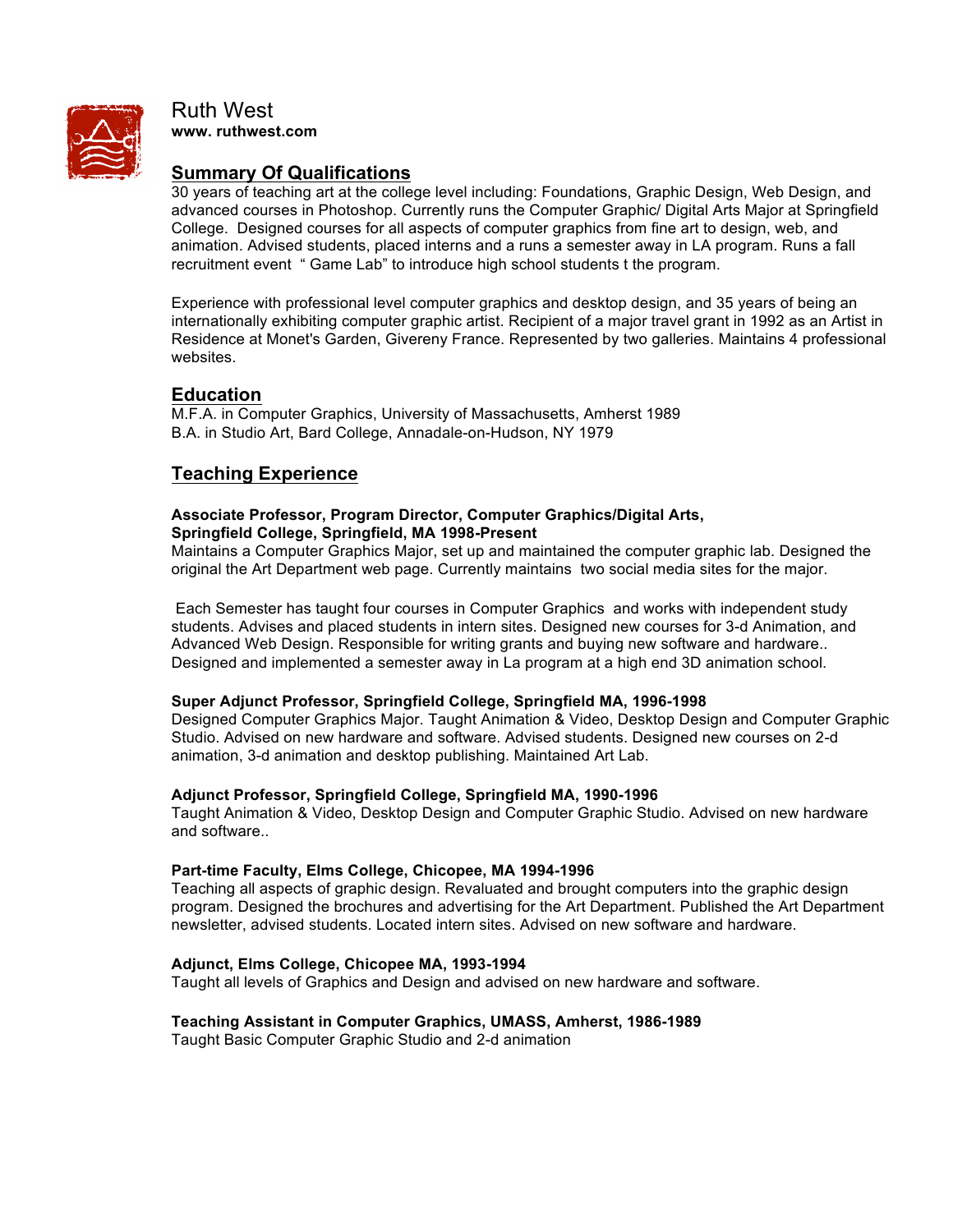# **Workshops Experience:**

.

## **Workshop Instructor, Snow Farm Williamsburg, MA, 2007-2009**

Workshop for Elderhostel on Photoshop Elements. Set up workshop,

### **Workshop Instructor, Walter Vincent Smith Museum, Springfield, MA 1994-2007**

Workshop on using the computer as an art tool and new workshop on Web design.

### **Workshop Instructor, Computer as an Art Tool, Art New England Workshops, Bennington VT, 1998-2003**

Workshop on using the computer (Photoshop 5.0, 5.5,6.0,7.0) as an art tool and how to print using different printers and paper. Designed workshop, advised on equipment.

#### **Workshop Instructor, Computer as an Art Tool, Decordova Museum, 2001**

Workshop for teachers on how to teach (Photoshop,6.0) as an art tool and how to print using different printers and paper. Designed workshop, advised on equipment

#### **Workshop Instructor, Worcester Art Museum, Worcester, MA, 1996-2005**

Workshop on using the computer as an art tool and new workshop on Web design. Set up workshop, advised on equipment.

#### **Workshop Instructor, Greenfield Community College, Greenfield, MA 1998**

Workshop on using the computer as an art tool and new workshop on web design

#### **Hardware/ Software Systems Taught**

Mac, PC ( Windows XP Windows 95,98,2000,ME, & NT), Video Toaster, TrueVision, Datamax, Amiga, Silicon Graphics 02

## **Software Taught**

Phonegap, Dreamweaver, Photoshop, In Design, Quark, Flash, Pagemaker, Painter, Pagemill, Infini-D, Director, Lightwave, Freehand, Fontographer, Illustrator, Aldus Digital Darkroom, Deluxe Paint IV, Digipaint, Digiview, DCTV, Professional Page

### **Computer Languages**

CSS, HTML, Action Scripting, HTML, Lisp, Basic Plus, Zgrass,

## **Professional Experience**

**Guest Lecture, Metonymy Press, Montreal Canada 2015** Lectured on Feminist art of the 1980's

**Guest Lecturer, UMASS Student Union Gallery, Amherst , MA 2011** Lectured 20 years as a computer artist

**Guest Lecturer, Springfield Museum, Springfield, MA 2004** Lectured 20 years as a computer artist.

**Educational Consultant, Marlboro College, Brattleboro, Vt 2000** Consulted with faculty on new software and Hardware.

**Guest Lecturer, Brattleboro Museum, Brattleboro, VT 2000** Lectured on Computer Art 1980-1998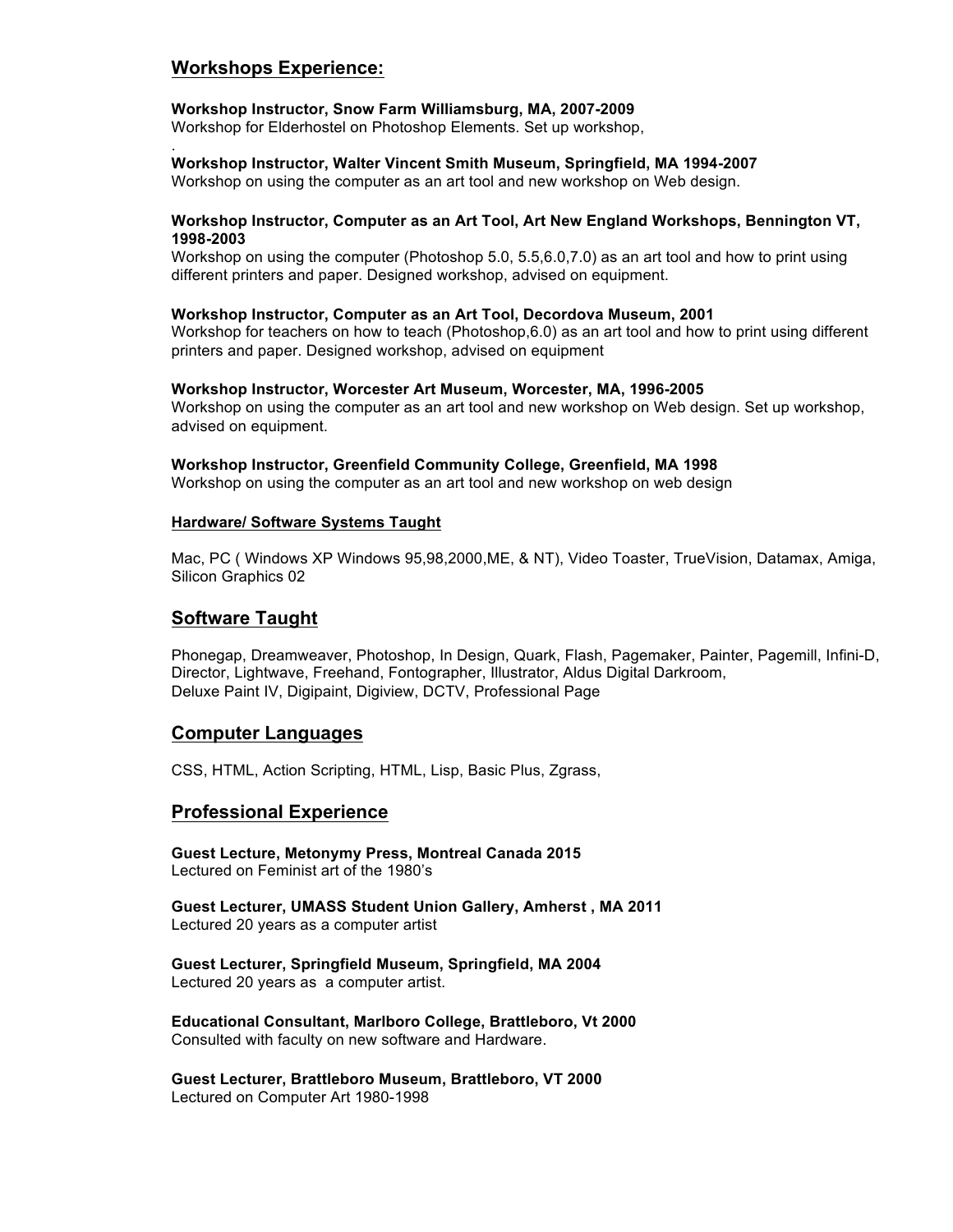### **Visiting Artist, Worcester Community College, Worcester MA, 2000**

Lectured on Computer Art and Techniques.

## **Educational Consultant, Greenfield Community College, Greenfield MA 1998**

Consulted on and wrote courseware for new multi-media major.

## **Guest Lecturer, York College, York PA 1998**

Lectured on Computer Art 1980-1998.

### **Educational Consultant, National Museum, Washington, DC, 1997**

Consulted in the design of the educational portion for the Digital Atelier.

#### **Designer, West-King Publishing, 1990-2007**

Designed for a nation wide clientele including a Haggada, higher education publications, newsletters, brochures, and postcards.

# **Guest Lecturer, Springfield Museum, Springfield, MA 1996**

Lectured on Digital Garden show

### **Web Page Designer, Wenham Museum, Wenham, MA 1996**

Designed Web browser for internationally known doll museum.

### **Multimedia Graphic Advisor, Signal Hill, Holyoke, MA 1995**

Consultant on multimedia CD-Rom science fiction magazine.

#### **Designer, Joan Letendre Agency, Hamden, MA 1993-1994**

Designed a variety of advertising material from NYNEX ads, to ad campaigns, and brochures.

#### **Video Designer, ADVC, Warwick, MA, 1989**

Designed multimedia educational material.

#### **Systems Consultant/ Animator, Honeywell, Wellesley, MA, 1986-1982**

Directed and produced computer animation films. Wrote animations in programing language. Purchased and maintained systems.

## **On the Board of:**

Putnam Technical High School Graphics Advisory Leverett Cultural Council

## **Web Sites Designed**

YMCA in Greenfield 2016, 2013-10 The National Rehabilitation Counseling Association 2012 Angela Fina 2009 Town Of Leverett 2009 Entangled Bank 2009 Holy Murray 2007 Warwick Press 2006 Hospice Of Franklin County 2004 Pug Rescue of New England 2002 Show Us Your Bra! 2000, 2002 First Mountain Design 2000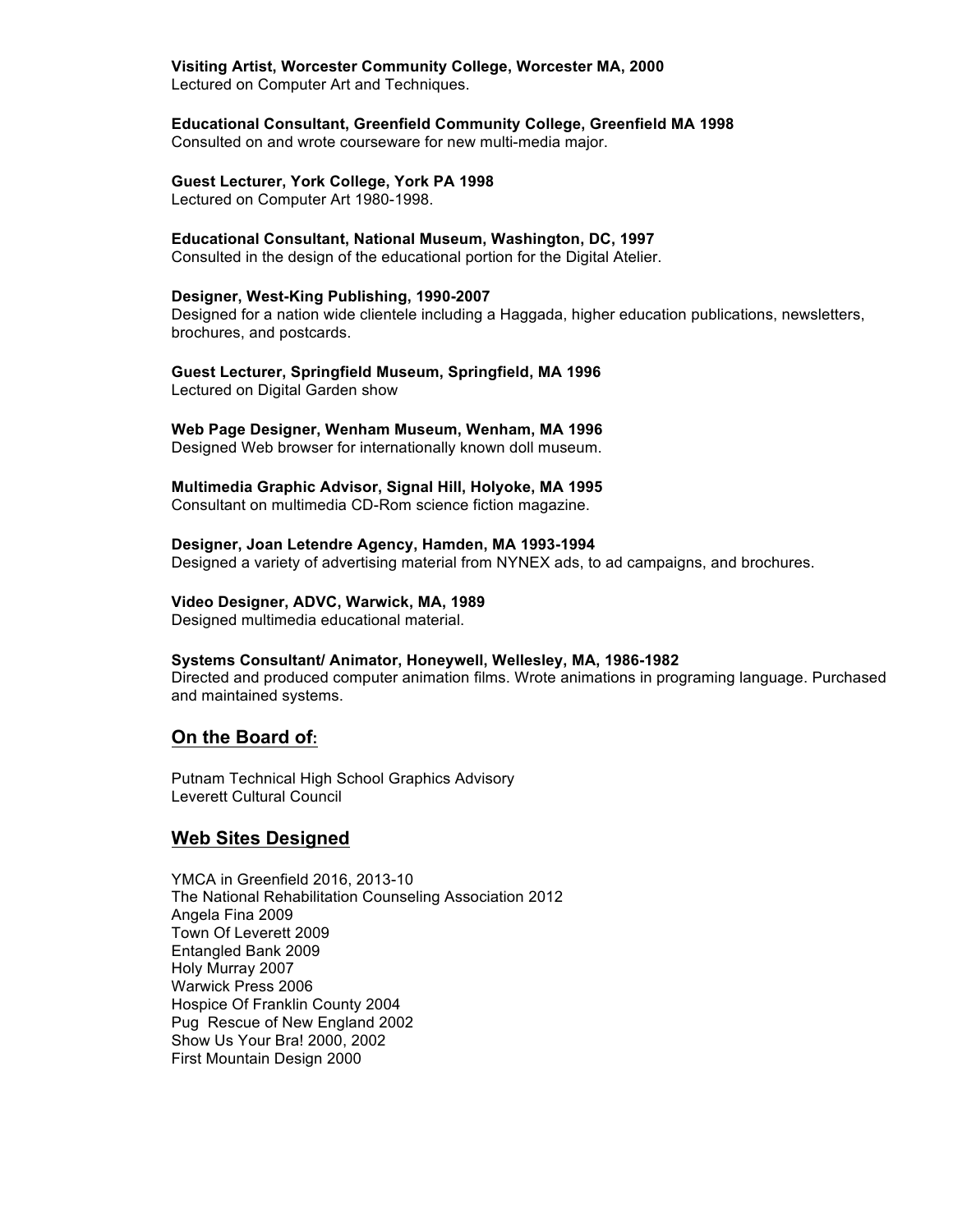## **Books:**

*She Is Sitting in the Night, Re-visioning Thea's Tarot***: Oliver Pickle Published by Metonymy Press, Montreal Canada 2015** A book written about Wests' work designing a Tarot deck in the 1980's.

**Exquisite Corpse, Maine Digital Media, Rockport Me 2015** Group book on the artists who have worked at the Maine Studio

**Arts 103: Computer Graphic Studio,ibook 2014** Workbook for Arts 103 for the ipad.

**See-Sea: Venice to Wells Beach, Ruth West Self-Published 2013** Narrative Poem with Art series

**Who We are Now 2013 Ruth West, Leverett MA 2014** A collection of the Artists of Leverett in 2014

**Who We are Now 2008 Ruth West, Leverett MA 2008** A collection of the Artists of Leverett in 2008

## **Grants/Awards**

.

**Who We Are Now, Leverett Cultural Council, 2014** Edited, and Designed artbook of Leverett Artists

**Who We Are Now, Leverett Cultural Council, 2008** Edited, and Designed artbook of Leverett Artists

**Floral Art Award, Copley Society of Artists 2003** Artist in kind grant to print work.

**Artist in Residency, Worcester State College 2000** Lecture and critiquing art students

#### **Artist-in Residency, Polaroid, Lexington, MA 1998**

Worked with paper company advising on new lines of printers for artists. Created a series of wax prints on premise.

#### **Artist-in Residency, Rexham, Chicopee, MA 1997-1996**

Worked with paper company advising on papers for artists. Created a series of 4X5 foot prints on premises.

### **Springfield College Appleton Lippencott Grant, Springfield College**,

Springfield, MA 2002-1995 Acquired new equipment for art department including computers, monitors, printers and a video editor.

#### **Chicopee Art Lottery, Chicopee, MA 1995**

Worked with group of inner-city girls on using computers as artistic expression.

#### **Lila Wallace Arts International Artists-in Residency, Giverny, France 1992**

Grant included a studio and a key to Monet's garden for 3 months. Worked with local professional artists teaching them about computer art. Created art for the internationally known work The Digital Garden.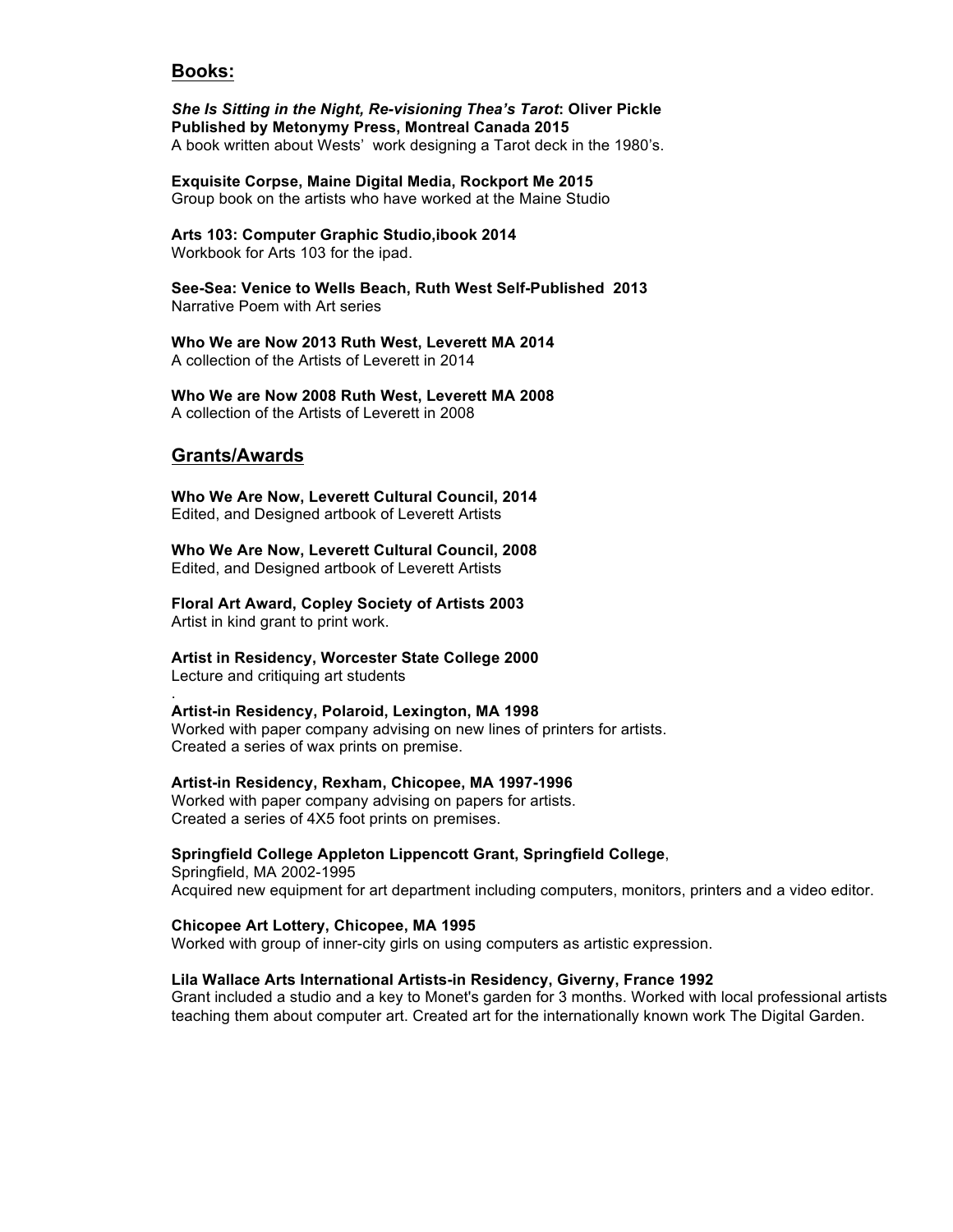# **Guest Curator**

**Who We Are Now 2014,** Leverett Ma **Who We Are Now 2008,** Leverett Ma **Millennium Edge**, Springfield College, Springfield MA 1999 **Digital Canvas**, National Traveling Show, Rexam Graphics 1998 **Springfield Museum Sales and** Rental, Springfield MA 1998

# **One Woman Shows**

**17 Mysteries & Signs, Tintype in the Digital Age**, Nina's Nook, Montague Mass 2016 **The Years, Trompe l'oeil in the Art of The Internet**, Springfield College 2014 **See-Sea**, Salmon Falls Showroom, Shelburne Falls MA 2012 **Digital Diva: 25 years in Computer Art**- A Retrospective Springfield College, Springfield MA 2011 Student Union Gallery, Umass Amherst 2010 **Village Gallery**, Leverett Ma 2009 **Digital Diva**, Leverett Library, Leverett, MA 2007 **In Sleep**, Gallery 157 Indian Orchard, MA 2006 **Playing with Time**, Blizard Gallery, Springfield College, Springfield, MA 2006 **Just Part of the Story**, Leverett Coop Gallery 2006 **Pears**, Typical Sicilian, Springfield MA 2005 **In Sleep, We Dream**, EVOS art center Lowell Ma 2003 **In Sleep, We Dream**, Springfield College, Springfield MA 2003 **In Sleep, We Dream**, Silicon Gallery, Philadelphia PA 2002 **Pears and Other Visions**, Village Gallery, Leverett MA 2001 **Counting with Pears**, Silicon Gallery, Philadelphia PA 2000 **Beach Girls & Crows**, Silicon Gallery at Dumbo, Brooklyn, NY 2000 **Savage Women**, Greenfield Community College, Greenfield MA 1999 **Beach Girls & Ghosts**, Silicon Gallery, 1999 **Millennium Ghosts**, SEE Gallery, Springfield MA 1999 **Savage Gallery**, NY, NY 1998 **Savage Women**, Silicon Gallery, Phil. PA 1998 **Savage Women**, The Berkshire School, Salisbury Conn. 1998 **Blackbird Raven Crow**, Gallery 911, Boston MA 1997 (www.iquest.net/911/west.html **The Crows of Springfield College**, Springfield MA 1997 **Blackbird Raven Crow** Greenfield Community College, Greenfield MA 1997 **Blackbird Raven Crow** Fitchburg State College, Fitchburg MA 1997 **Savage Gallery**, NY, NY 1996 **Iris Gallery**, Bedford MA 1996 **Village Gallery**, Leverett MA 1995 **Wenham Museum**, Wenham, MA 1994 **Borgia Gallery**, Elms College, Chicopee, MA 1993 **Walton's Gallery**, London, England 1993 **The Digital Garden,** LCA, Leverett, MA 1993 **Still Life with Computer**, Deerfield Gallery, Deerfield, MA 1990 **Media and Icon**, LCA, Leverett, MA 1990 **Personal Computations**, Herter Gallery, Amherst, MA 1989 **Marblehead** Art, Marblehead, MA 1986 **Phoenix Rising Gallery**, Cambridge, MA 1985 **Women's Wor**k, Davenport, IA 1985

# **Group Shows**

**Exquisite Corpse**, Maine Digital Media, Rockport Me 2015 **Springfield College Faculty Show**, 2015 **Pioneer Women**, Easthampton, 2015